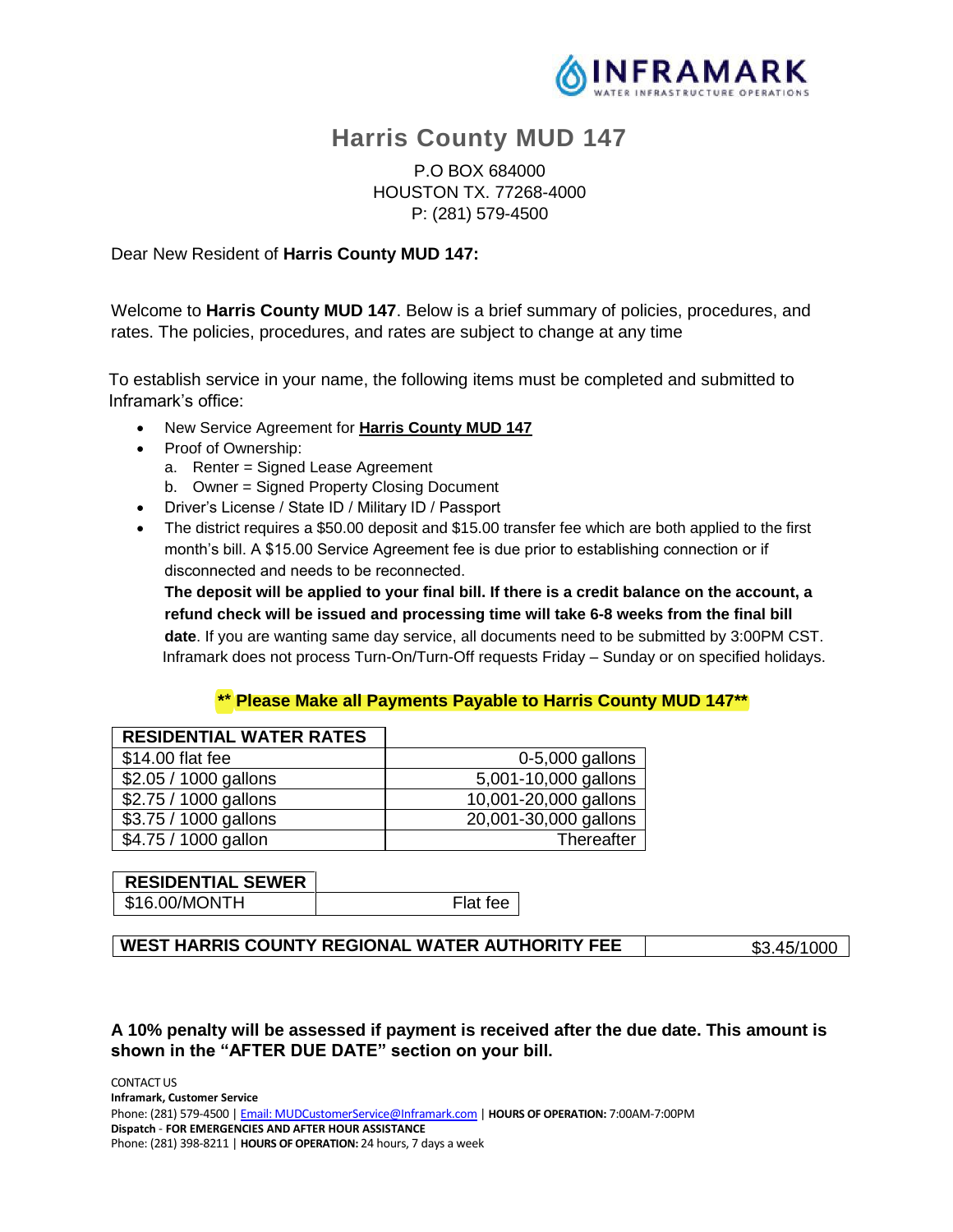

# **Delinquent**

If your account becomes past due, a disconnection notice will be sent to your address that may include your past due and current balance. **A letter fee of \$15.00** will be assessed to your account and specified on the disconnection notice is the amount that is due to avoid termination of service. If full payment is not received as directed on the disconnection notice, your service will be disconnected. If service is disconnected, a **\$50.00 disconnection deposit (each time) \$60.00 reconnection fee** will be added to your account. The full balance of your account will be required to restore service, payable by cashier's check or money order only. The payment for disconnection of service is due by 4:00PM CST Monday through Friday, to restore with same day service. If your district offers after-hour services, payments made after 4:00PM CST will be subject to after-hours fees.

*NOTE: Once account is turned off due to a non-payment: Payments made on online, QR reader, over-the-phone, or mailed, are not an acceptable form of payment to restore services.*

**Payment Options Note: If a check payment is returned or refused by your financial institution (for any reason) a \$30.00 returned item fee will be added to your bill.**

- **Online**
	- o Payment Method:
		- Credit/Debit Card, convenience fee 3% of payment
		- Electronic Check, convenience fee of \$1.00
	- o www.paymyinframarkbill.com

# • **QR Readers "InstaPay"**

- o Payment Method: Credit/Debit Card, convenience fee 3% of payment
- o Electronic Check, convenience fee of \$1.00
- **Over-the-Phone**
	- o Payment Method: Credit/Debit Card, convenience fee 3% of payment
	- o Payment Method: Check, convenience fee \$1.00 flat fee
	- o English: Select Option "1"
	- o Spanish: Select Option "2"
	- **Mail-In (Personal Check/Bill Pay)**
		- o ATTN TO: Harris County MUD 147 P.O BOX 684000 Houston, TX, 77268
- **In-Person**
	- o Payment Method: Personal Check, Money Order or Cashier's Check

Inframark – Grandway West 2002 West Grand Parkway North, Suite 100 Katy, TX, 77449 Office Hours: 7:30AM – 5:00PM Location: